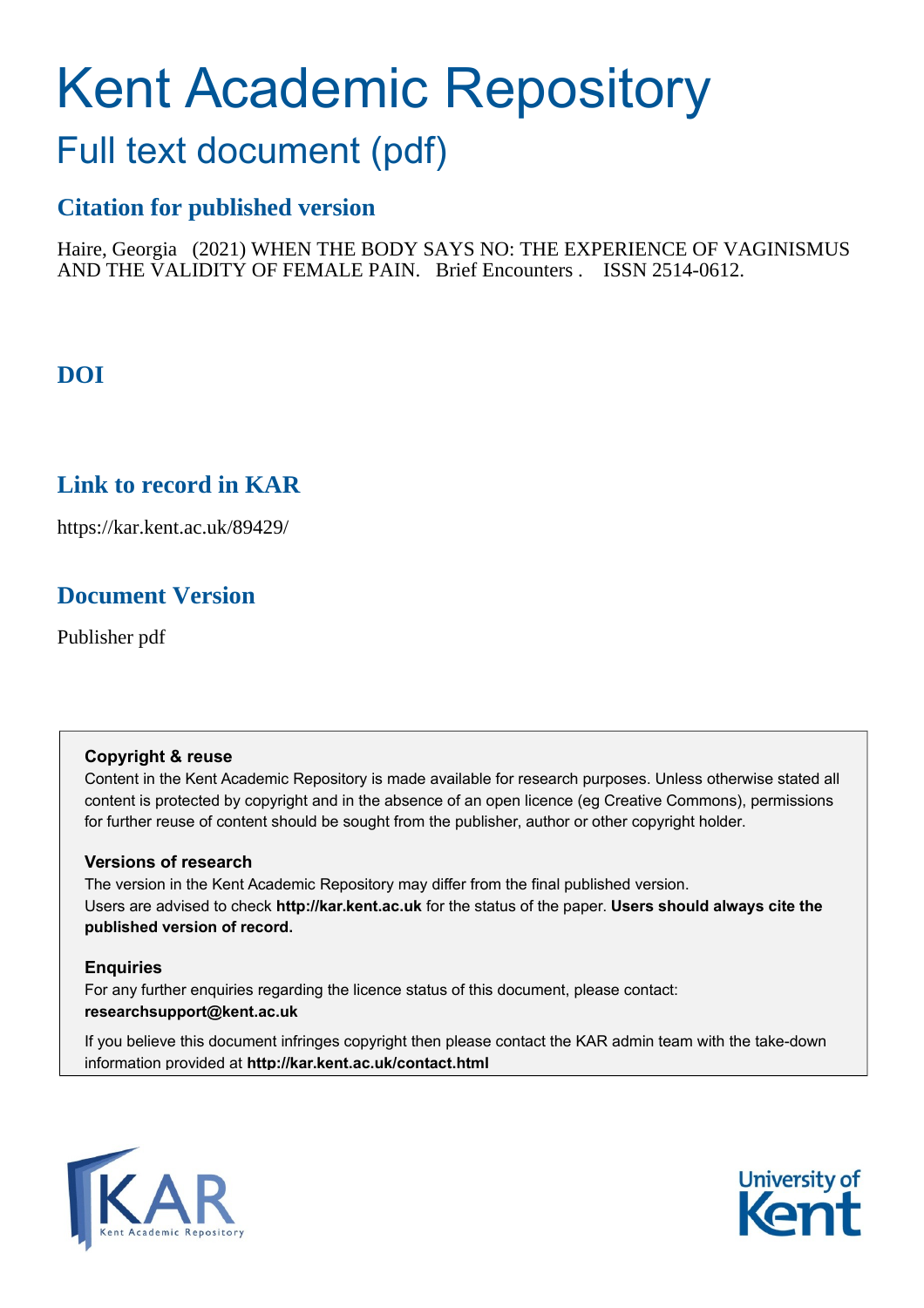

ISSN: 2514-0612

Journal homepage: http://briefencounters-journal.co.uk/BE

When the Body Says No: The Experience of Vaginismus and the Validity of Female Pain

Author(s): Georgia Haire Email: G.L.Haire@kent.ac.uk Source: *Brief Encounters*, Vol. 5 No. 1 (July 2021), pp. 29-41. URL: http://briefencounters-journal.co.uk/BE/article/view/262 DOI: 10.24134/be.v5i1.262

© Georgia Haire

License (open-access): This is an open-access article distributed under the terms of the Creative Commons Attribution License 4.0, which permits unrestricted use, distribution, and reproduction in any medium, provided the original work is properly cited. No warranty, express or implied, is given. Nor is any representation made that the contents will be complete or accurate or up to date. The publisher shall not be liable for any actions, claims, proceedings, demand or costs or damages whatsoever or howsoever caused arising directly or indirectly in connection with or arising out of the use of this material.

*Brief Encounters* is an open access journal that supports the dissemination of knowledge to a global readership. All articles are free to read and accessible to all with no registration required. For more information please visit our journal homepage: http:// briefencounters-journal.co.uk/BE.

In association with





Arts & Humanities<br>Research Council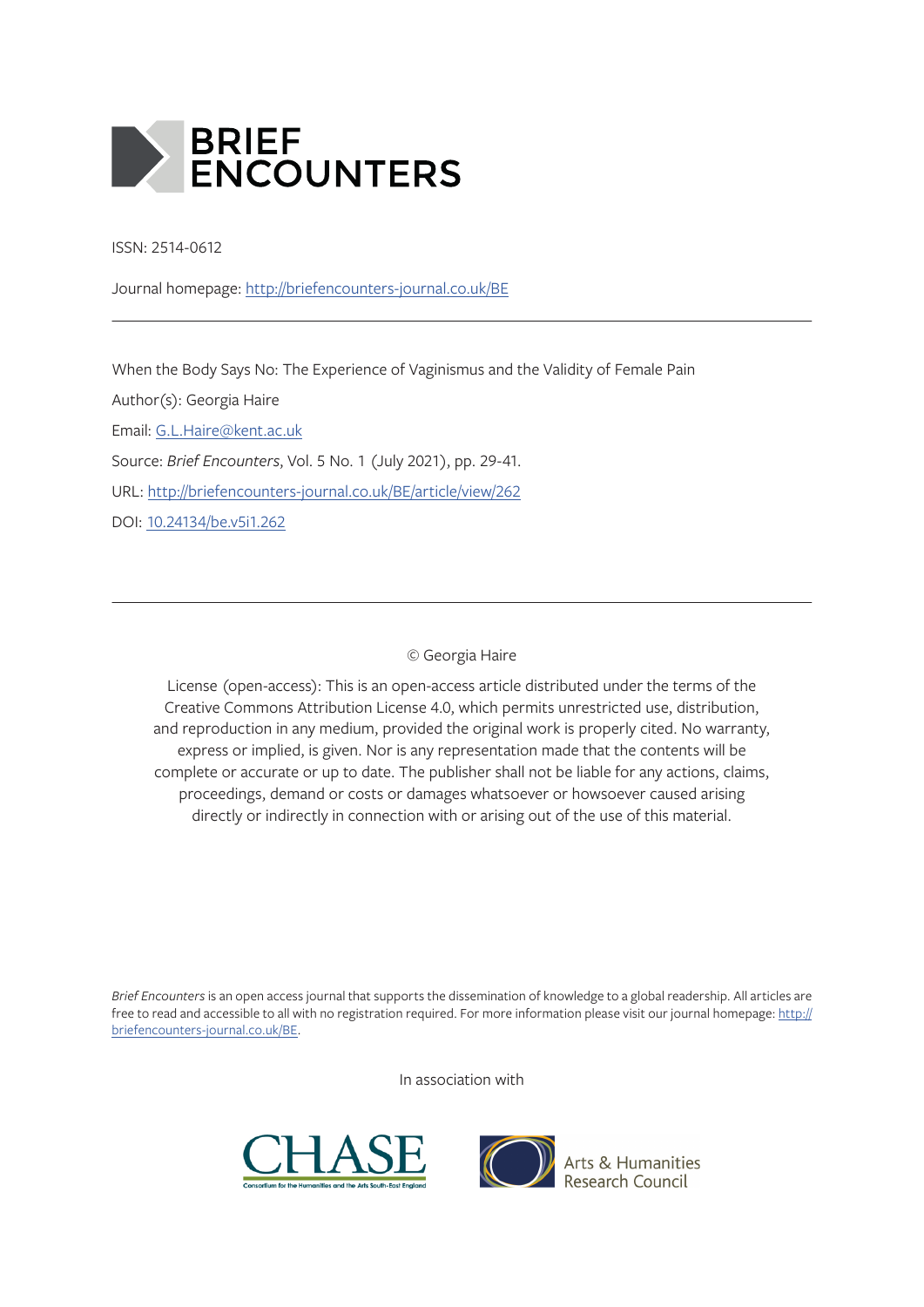## **When the Body Says No: The Experience of Vaginismus and the Validity of Female Pain**

#### **Georgia Haire**

*'If you lack words for a phenomenon, an emotion, a situation, you can't talk about it, which means that you can't come together to address it, let alone change it.' —* Rebecca Solnit, *Our Words Are Our Weapons* 

Vaginismus first entered medical discourse in 1861, when American gynaecologist, Dr. J Marion Sims, named and described vaginismus, linking symptoms of vaginal hypersensitivity to muscular spasms.<sup>1</sup> Today, vaginismus is similarly defined by the NHS, characterised as a recurrent involuntary tightening of muscles around the vagina whenever penetration is attempted.<sup>2</sup> Although these very precise medical descriptions do not encapsulate the entire or every experience of the condition, it is generally agreed among sufferers that this tightening of the vagina means that penetration is near impossible, and very painful. The use of tampons, penetrative intercourse, cervical examinations, and other activities become sources of guilt, shame, and fear for vaginismus sufferers. Vaginismus is an underdiagnosed condition, which sufferers often must treat themselves, away from medical support or guidance.<sup>3</sup> It is contested by doctors, and often partners, who do not believe that there is anything wrong with the sufferer, and that what they report about themselves is incorrect. In recent years, vaginismus has begun to be more openly discussed in the media, with women's experiences of the condition being discussed in articles on sites such as the *Guardian*, *Refinery29*<sup>4</sup> and *Jezebel*. 5 However, as vaginismus has a history of being a neglected condition within medicine, there is little academic literature that discusses its diagnostic history, or the reasons for such neglect within medical and public discourse. This is even more intriguing considering when the condition was first defined. Peter Cryle has

<sup>1</sup> Peter Cryle, 'Vaginismus: A Franco-American Story', *Journal of the History of Medicine and Allied Sciences* 67 (2012): 71 <sup>2</sup> *NHS* [online], 'Vaginismus', January 2018. Available from: https://www.nhs.uk/conditions/vaginismus/

<sup>3</sup> Peter Pacik, 'Understanding and Treating Vaginismus: A Multimodal Approach', *Obstetrical & Gynecological Survey* 70 (2015): 314.

<sup>4</sup> Rachel Zar, 'Burning Love: What To Do When Sex Hurts', *Refinery29,* 11 June 2013, available from: https://perma.cc/2JPP-RWYD

<sup>5</sup> Faith Cotter, 'When Tight Becomes Too Tight: A Helpful Primer On Vaginismus', *Jezebel,* 23 January 2015, available from: https://perma.cc/X2N5-ZQQP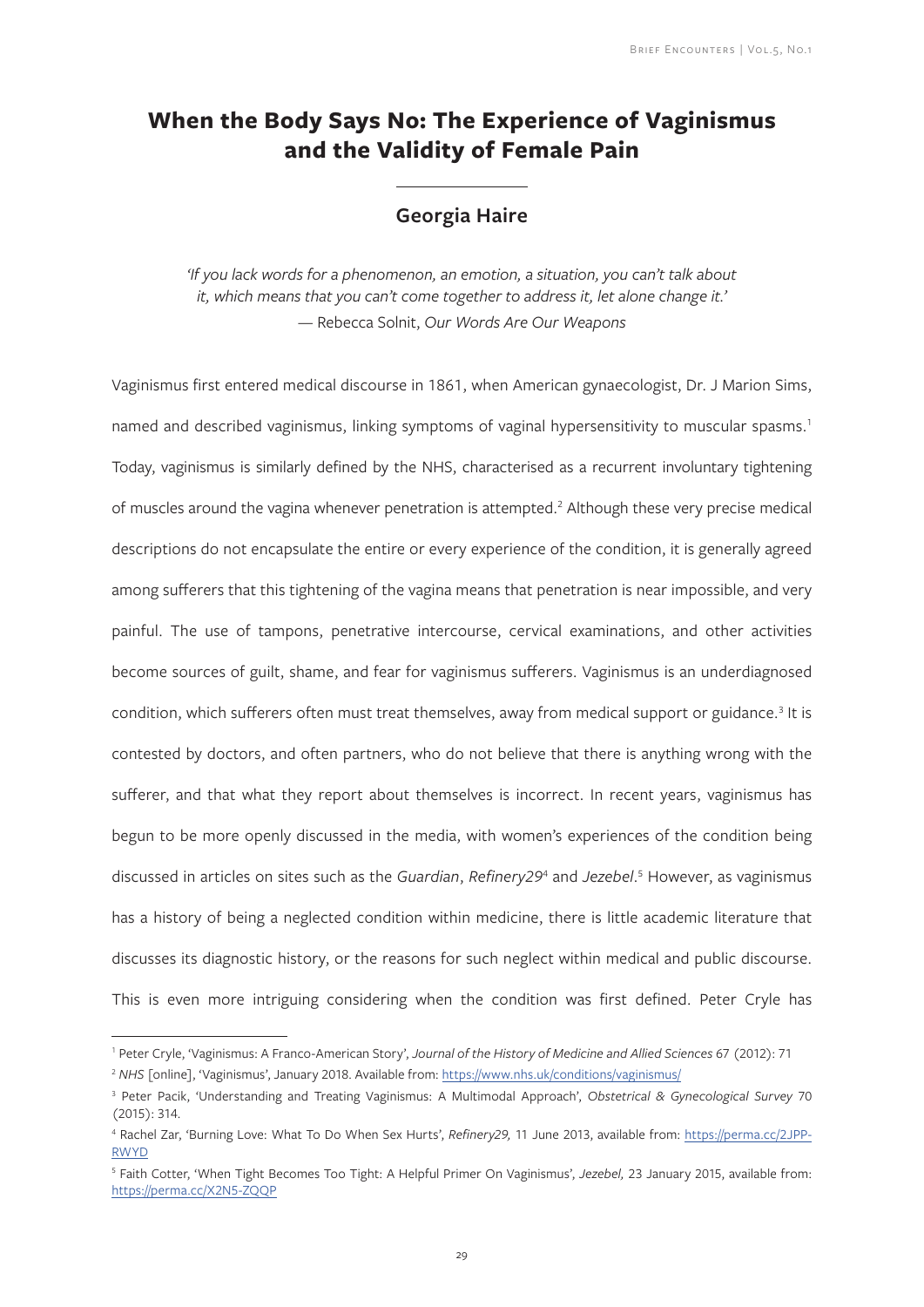investigated the intellectual disputes surrounding the definition of vaginismus in the 19<sup>th</sup> century, as well as its links to frigidity at the beginning of the 20<sup>th</sup> century. Cryle's work has focused on the condition in a Franco-American context, and the definition and construction of vaginismus from the perspective of the medical establishment, not how the condition and its treatment has been experienced by sufferers. However, there exists some scholarship that discusses the condition. Vaginismus has been mentioned in the work of sociological scholars writing about female genital pain, where it is often included as part of a group of sexual pain disorders. Christine Labuski recently published a book on female genital pain, *It Hurts Down There: The Bodily Imagination of Female Genital Pain*, that analyses the largest known set of qualitive research data about vulvar pain conditions. Labuski discusses vaginismus, or myalgia (muscle pain), within her text, as the condition can arise because of genital and vulvar pain.<sup>6</sup> Vulvar pain has a similar history of being a condition neglected by the medical profession, centred around a part of the female body that is often not discussed. Thea Cacchioni has written several papers on the medicalisation of sex and women's sexual pain that has included a discussion of vaginismus, as well as women's experiences of the condition and its treatment. *From Midwives to Medicine: The Birth of American Gynaecology* by Deborah Kuhn McGregor provides a background to the history of the use of dilators to treat vaginismus, covering Sims' development of the treatment. Considering the limited academic literature exploring vaginismus, this research will therefore be examining a largely unexplored area and will be contributing to the formation of an academic discussion regarding the history of the condition, and the cultural and medical constructions surrounding its treatment. This article will seek to address the neglect surrounding the condition by examining the patient experience of vaginismus using online forum discussions, podcast interviews, and articles written by individuals with vaginismus, which, given the nature of the condition, offer a first-hand insight into what life is like with vaginismus. By taking the experience of vaginismus as my starting point, I will argue that the medical approach and response to vaginismus is shaped by wider cultural perceptions about the believability and validity of female pain. Female pain, in both a historical and contemporary context, is viewed not as fact, but as a misimpression or misinterpretation of bodily

<sup>&</sup>lt;sup>6</sup> Christine Labuski, *It Hurts Down There: The Bodily Imagination of Female Genital Pain, (Albany: SUNY Press, 2015), 102*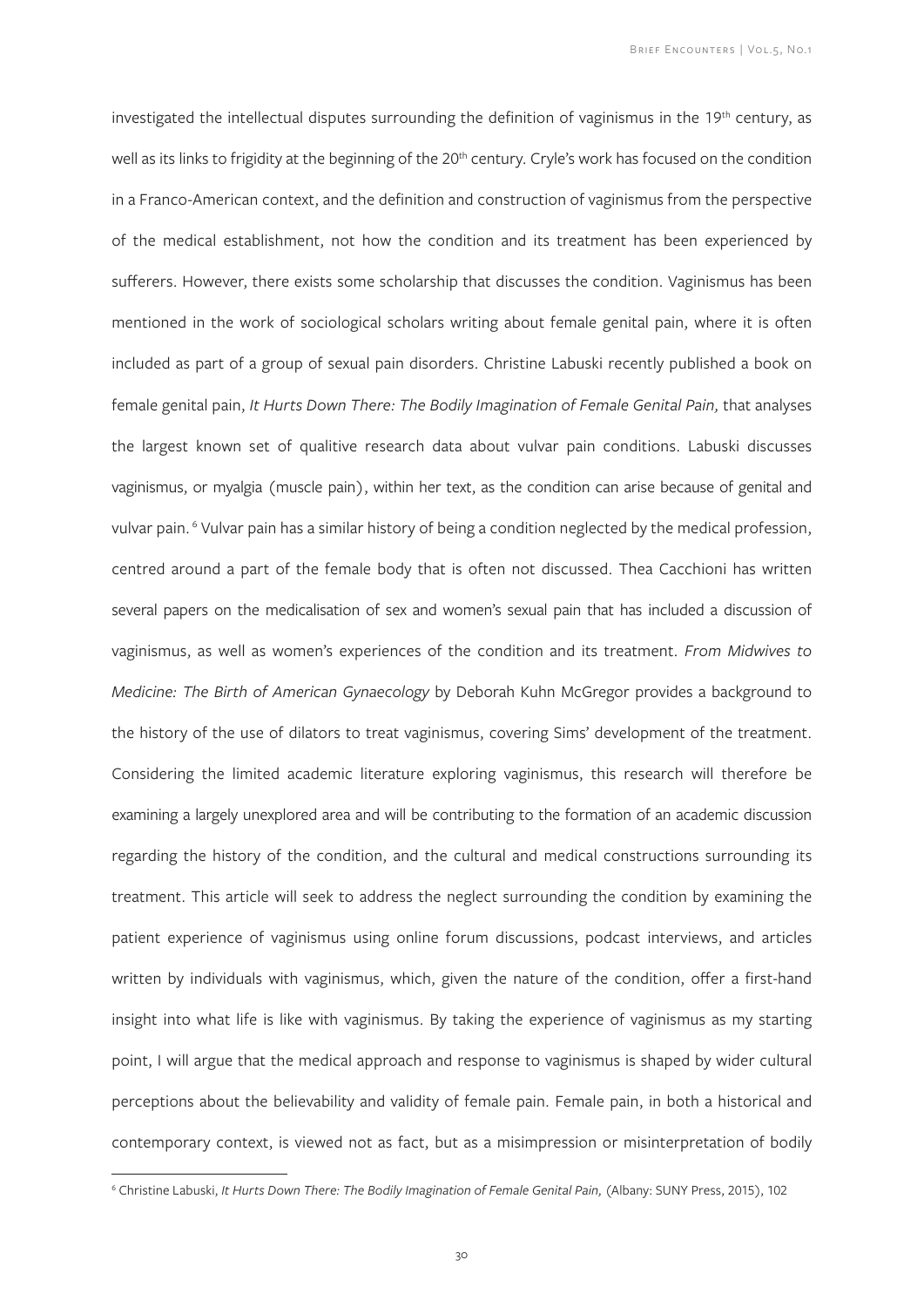events. Vaginismus is not the only condition that has been placed in this context of neglect. Other sexual pain disorders, such as vestibulodynia, vulvodynia and dyspareunia, have also been met with doubt and disbelief. An examination of the disbelief surrounding female reportage of their own bodily events will not only be beneficial in terms of the perception of vaginismus, but also for women's health.

Vaginismus is a commonly experienced medical issue, affecting about 1-7% of the female population worldwide.<sup>7</sup> It is a poorly understood and underdiagnosed condition, for which many women do not gain support. This is due to the lack of knowledge on the condition, for the shame and embarrassment felt by vaginismus sufferers, which means many do not discuss the issue, and as discussed later, the conflation between 'normal' and pathological pain. Embarrassment surrounding the condition stems from an inability to engage with particular activities that are viewed as key to participating in womanhood, such as inserting a tampon or engaging in penetrative sex. As the condition relates to the vagina, an area of anatomy that is not often discussed openly, this creates another reason for sufferers to keep their issues to themselves. There is a wide range of reasons as to why a woman might develop vaginismus. A woman may have difficulty understanding sex or have feelings of guilt and shame associated with sex because of religious reasons, lack of sexual education or miseducation about desire, or the sufferer may have had an upbringing where sex was not discussed. An uncomfortable first experience of penetrative sex, an unpleasant medical examination, genital surgery, childbirth, a painful medical condition, such as thrush, or an experience of sexual assault, may also lead to vaginismus.<sup>8</sup> Vaginismus might also develop as a result of sexual pain from conditions such as endometriosis, a genital infection, or pelvic inflammatory disease. Sexual pain disorders, like vulvodynia, can also contribute to vaginismus. For some sufferers, it may also be that there is so discernible reason or cause of the condition, which can lead to further confusion and distress.

The pain of vaginismus is not limited to sexual contact but has largely become to be defined as a sexual pain disorder. Perhaps this is not remarkable considering Western society has defined

<sup>&</sup>lt;sup>7</sup> Peter T. Pacik, 'Vaginismus: Review of Current Concepts and Treatment Using Botox Injections, Bupivacaine Injections, and Progressive Dilation with the Patient Under Anesthesia', *Aesthetic Plastic Surgery* (2011), 1-6 (p. 6).

<sup>8</sup> *NHS* [online], 'Vaginismus', January 2018. Available from: https://www.nhs.uk/conditions/vaginismus/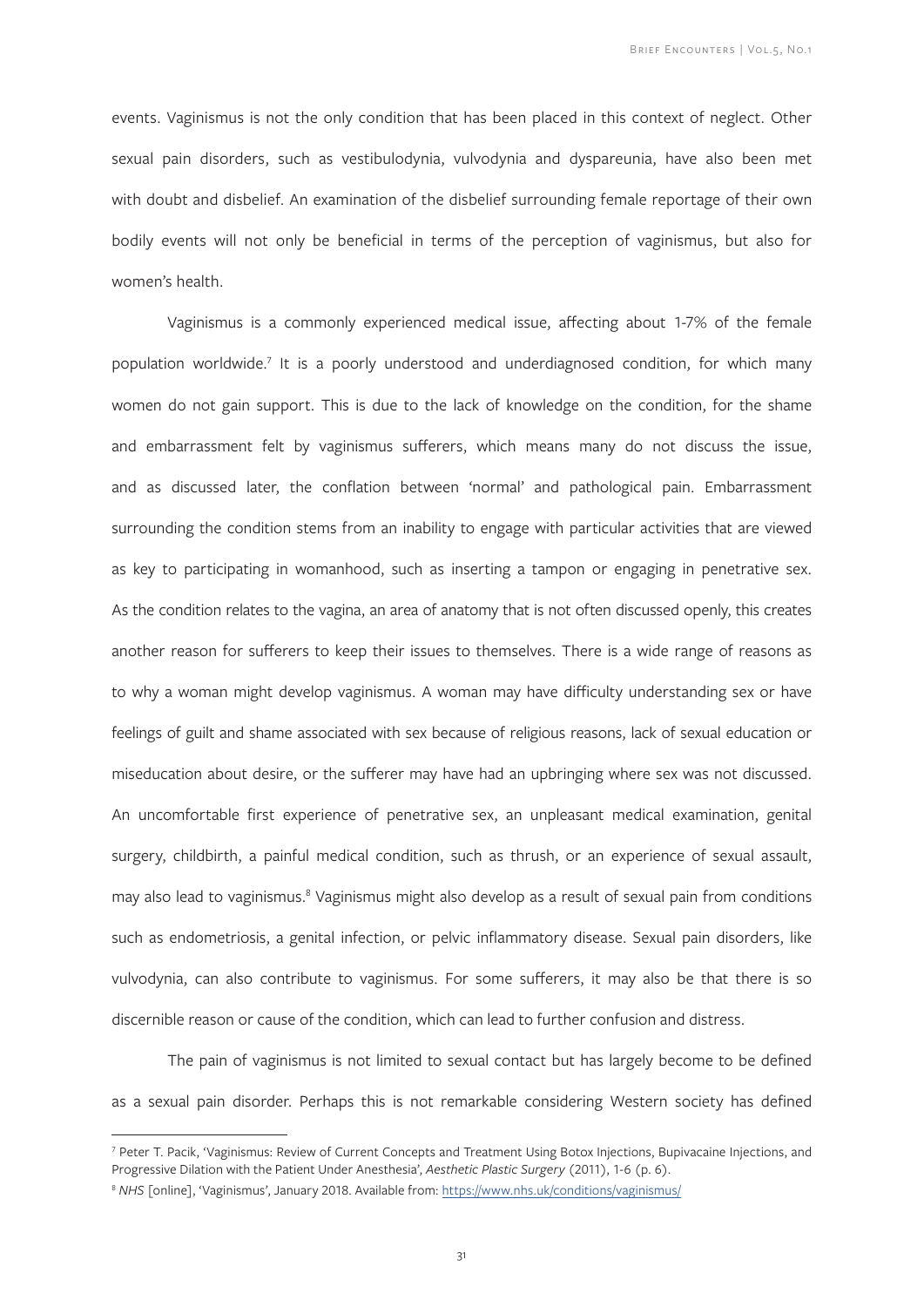penetration as the ultimate form of sexual contact for both men and women in heterosexual relationships, placing an androcentric bias on sexual experience.<sup>9</sup> However, difficulties in engaging in painless penetrative sex are not the only concern of women suffering with vaginismus, nor is this the dominant issue for some sufferers. For some, it may be that being able to insert their own fingers or a tampon into their vagina is the ultimate goal of treatment, or that the inability to engage in these activities is as worrisome as not being able to have penetrative sex. In online forums, where users can speak more freely about their difficulties with their peers, these issues are all flagged as concerns of sufferers, and are viewed as considerable accomplishments when achieved. One sufferer discussing her experience with the condition on *Reddit* said that she felt proud about being able to use tampons: 'The biggest benefit isn't having the sex. It's the pride I feel in myself for having accomplished this. And the happiness because I am finally in control of my body'.<sup>10</sup> For others, being able to manage potential childbirth is more worrying that painful penetration.

One *Mumsnet* user said: 'As I'm about to start the 3<sup>rd</sup> trimester, I've started worrying about childbirth....as sex is so painful and I always tense up, I'm terrified about having to have a forceps delivery or having a massive tear'.<sup>11</sup> Another user expressed her concerns about getting pregnant again, stating that her experience with her pregnancy was traumatic: 'The worst bit for me were the examinations, they were incredibly painful & felt hugely violating. I had to be pinned down by my DH (Dear Husband), it was awful. I still have nightmares about them'.<sup>12</sup> This is not to suggest that painful sex is not a concern to sufferers, but that it is one of a range of issues that matter to women with vaginismus. The framing of vaginismus as an issue that predominately relates to heterosexual sex can be problematic for some women in terms of diagnosis and treatment, such as queer or asexual women. One woman writing on a film documentary blog, who identifies as a queer woman, highlights how self-help sites and medical professionals have responded in frustrating ways to her condition and how it makes her feel:

<sup>&</sup>lt;sup>9</sup> Rachel P. Maines, *The Technology of Orgasm: 'Hysteria', the Vibrator and Women's Sexual Satisfaction, (Baltimore: The* Johns Hopkins University Press, 1999), p. 49.

<sup>10</sup> *Reddit* [online]. 'Feeling alone as a Queer Woman (21F), 8 July 2016. Available from: https://perma.cc/MPL9-NZEN

<sup>11</sup> *Mumsnet* [online]. 'Sex is always painful…. Will I have problems during childbirth?', 2 August 2015. Available from: https:// perma.cc/5AJW-QSAE

<sup>&</sup>lt;sup>12</sup> Mumsnet [online]. 'To request a c section?', 4 April 2015. Available from: https://perma.cc/EF5M-RGSW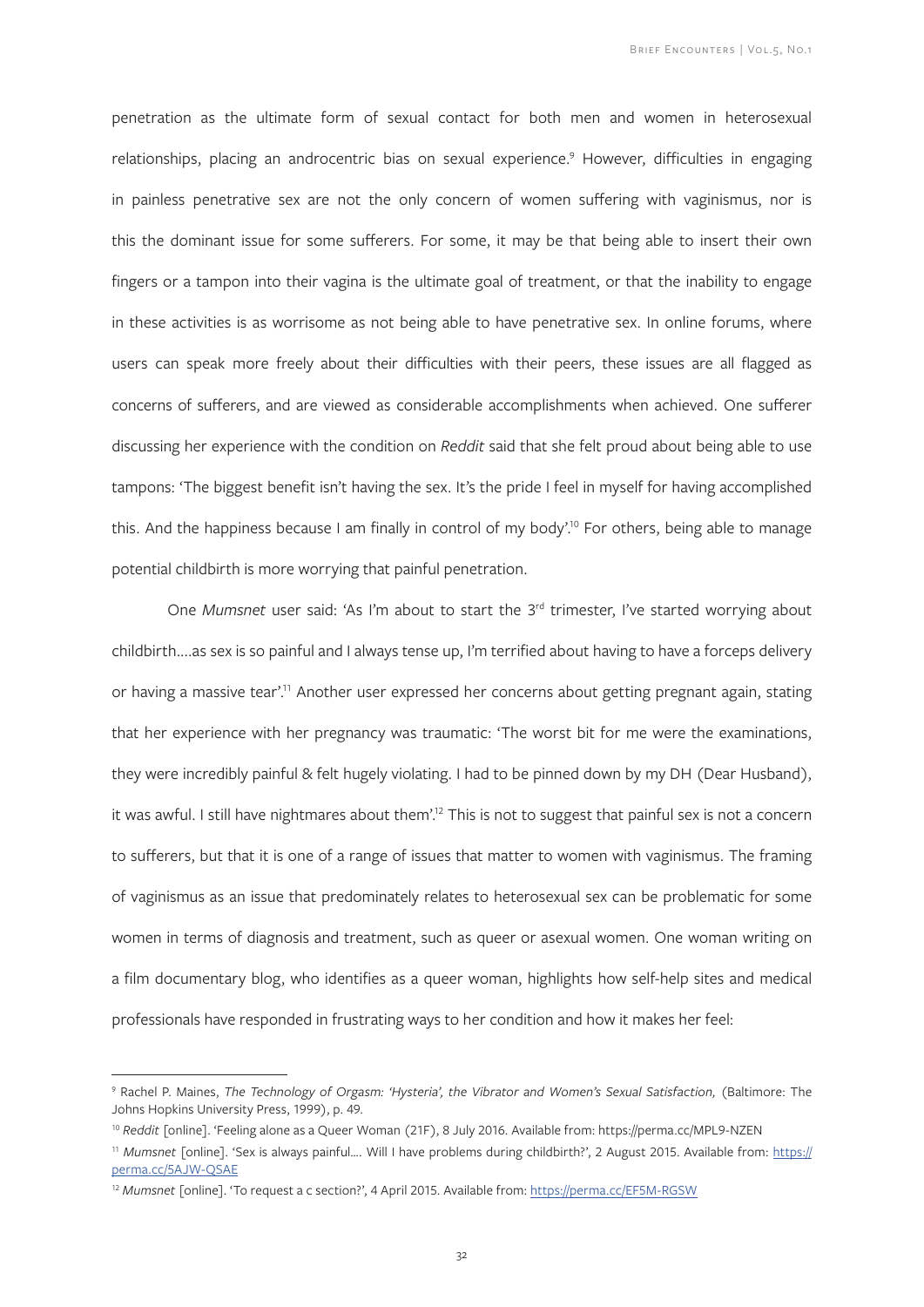Women who desire sex with women don't have vaginismus. Because apparently painful *penetration is only supposed to happen to heterosexual women? ... I don't need penetration to have sex and even if I did I don't need a penis for penetration. But I do need regular health exams, so can we please get past narrow views on sexual mechanics and how they relate to my preferences?*<sup>13</sup>

The distress felt by many women dealing with vaginismus is not only linked to the pain felt on the attempt of penetration, but the fact that this pain prevents them from living up to socially constructed heterosexual norms.<sup>14</sup> Vaginismus has been linked to frigidity, both in a contemporary and historical context. The 1920s, during what Sheila Jeffreys considers to be the first 'sexual revolution', saw a loosening of sexual taboos on marital, heterosexual activity.<sup>15</sup> The 'deviant' women who resisted or were unenthused about their new roles for sexual intercourse were labelled by sexologists as 'frigid', a term that could be insultingly weaponised against such women.<sup>16</sup> In contemporary society, women and girls who abstain from sexual activity, for whatever reason, are also negatively labelled as 'frigid', and there exists the stereotype of the 'frigid' virgin, as well as a common belief that sexual desire is an inherent aspect of the male experience, but not the female.<sup>17</sup> With vaginismus, this stereotype is particularly damaging if applied to a sufferer of the condition, as it dismisses their issue as a dislike of sex or a lack of desire, which is not necessarily the case. Sexual pain excludes women from what heterosexual norms deem as 'real' sex; the kind of sexual activity that many sufferers feel is essential to maintaining their romantic relationships with men.<sup>18</sup> Certainly, in the 1950s and 60s, Western doctors believed that mutually satisfying sexual experiences within a marriage would solidify both the emotional and legal commitment that a couple had to one another, thus sexual pleasure formed the basis of a stable relationship.19 A 2017 episode of the podcast *The Heart,* written and produced by

<sup>&</sup>lt;sup>13</sup> How To Lose Your Virginity [online], 'V-Card Diaries: Distracted Dragon "I'm offended by responses to my vaginismus, when coupled with my "virginity" and queerness."'*,* 9 July 2014. Available from: https://perma.cc/V99S-G6LV

<sup>14</sup> Janine Farrell and Thea Cacchioni, 'The Medicalisation of Women's Sexual Pain', *The Journal of Sex Research* 49 (2012), 328-336 (p. 329).

<sup>&</sup>lt;sup>15</sup> Sheila Jeffreys, *The Spinster and her Enemies: Feminism and Sexuality 1880-1930'*, (Melbourne: Spinifex Press Pty Ltd, 1997), p. 165.

<sup>16</sup> Jeffreys, p. 169.

<sup>17</sup> Susan Sprecher and Pamela C. Regan, 'College Virgins: How Men and Women Perceive Their Sexual Status', *The Journal of Sex Research* 33 (1996), 3-15 (p. 11).

<sup>&</sup>lt;sup>18</sup> Farrell and Cacchioni, pp. 328-336 (p. 331).

<sup>&</sup>lt;sup>19</sup> Carolyn Herbst Lewis, Prescription for Heterosexuality: Sexual Citizenship in the Cold War Era, (Chapel Hill: University of North Carolina Press, 2010), p. 38.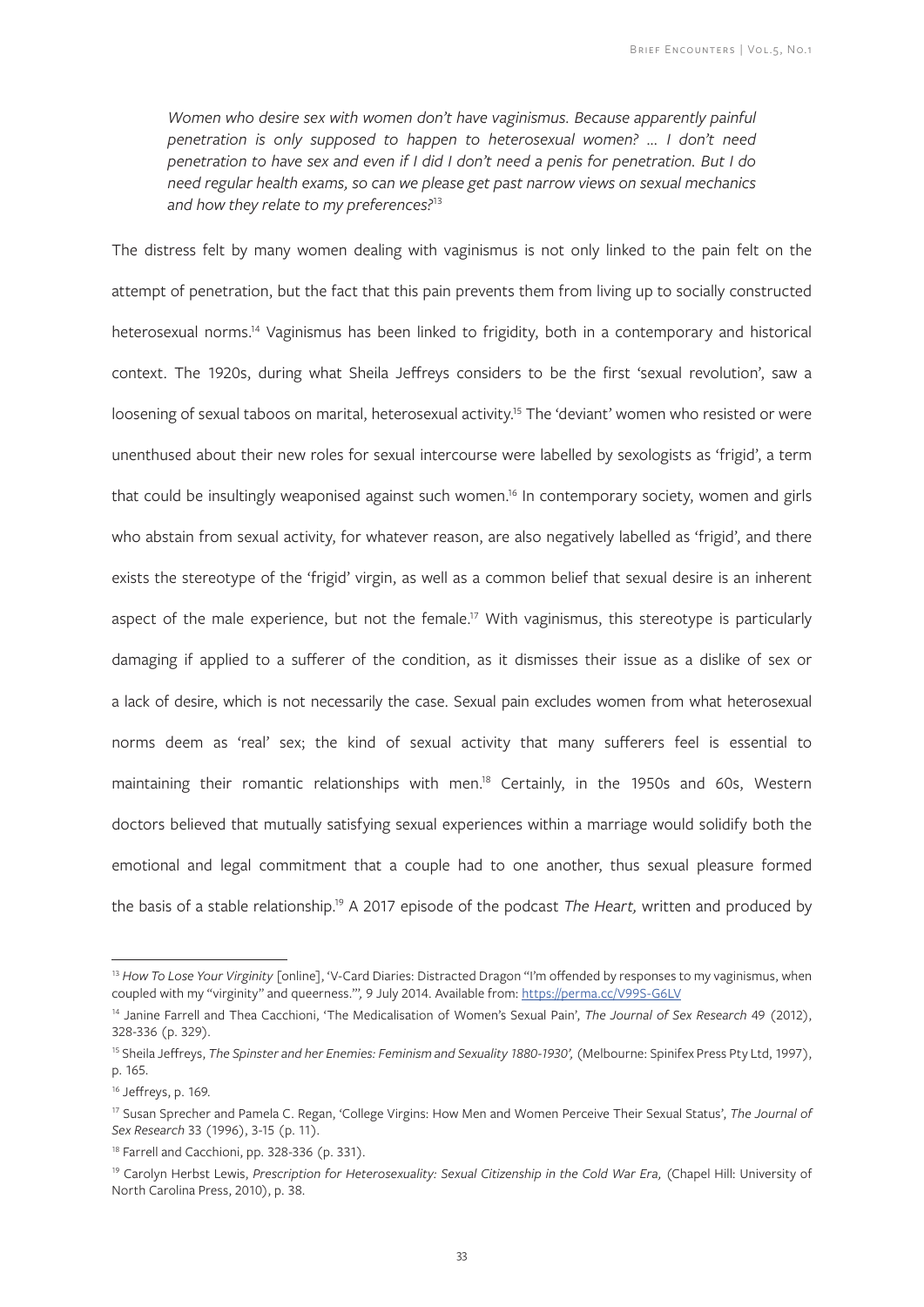the writer Abigail Bereola, features the voices of women discussing their experiences with vaginismus, including how their male partners have responded to their condition. One woman said her boyfriend joked about getting a concubine, another woman's partner blamed her for trying to sabotage their relationship and one woman felt she couldn't leave a relationship that made her unhappy because no one else would deal with her sexual problems or love her because of it.<sup>20</sup> For these women, their difficulty in being able to perform penis-in-vagina (PIV) sex threatened the stability of their relationships with their male partners, a view that is also seemingly encouraged by the attitude of some of these partners. This highlights the unacknowledged effort that heterosexual women are expected to devote to both their own and their partner's sexual desires and activities, what Thea Cacchioni defines in this context as 'sex work'.21

According to Cacchioni's argument, within the institution of heterosexuality, vaginismus sufferers are therefore not only responsible for 'working' on their own sexual issues and manging their feelings regarding their condition, but must attend to their partner's needs as well. An antagonistic partner can disrupt the sufferer's progress with overcoming vaginismus, as can the privileging of a partner's needs before their own health.<sup>22</sup> Writing about her experience of vaginismus within her marriage, Jess E. Jelsma states that when she was researching the condition she found articles about how a wife can work to 're-ignite the flame', what numbing cream to buy, and that reminded women that divorce is likely in cases of 'female sexual inadequacy'; nowhere did she find a study or article that suggested male partners might contribute to ongoing sexual pain.23

Vaginismus causes issues for women in their private, domestic lives, but sufferers also find it difficult to negotiate or discuss their condition in a medical context, or to have their condition taken seriously by medical professionals. Medical practitioners who have little knowledge of vaginismus may find it hard to understand the patient's issues, and consider her as hypochondrial, especially if

<sup>&</sup>lt;sup>20</sup> Abigail Bereola, 'it's not me it's you'[online], The Heart, podcast audio, 8 August 2017. Available from: https://perma.cc/2CTT-P5L8

<sup>&</sup>lt;sup>21</sup> Thea Cacchioni, 'Heterosexuality and 'the Labour of Love': A Contribution to Recent Debates on Female Sexual Dysfunction', *Sexualities* 10 (2007), 299-320 (p. 301).

<sup>22</sup> Jo-Marie Kessler, 'When the Diagnosis is Vaginismus', *Women and Therapy*, 7 (1998), 175-186 (p. 182)

<sup>23</sup> Jess E. Jelsma, 'Frigid' [online]. *The Rumpus,* 18 March 2016. Available from: https://perma.cc/QN43-9AL5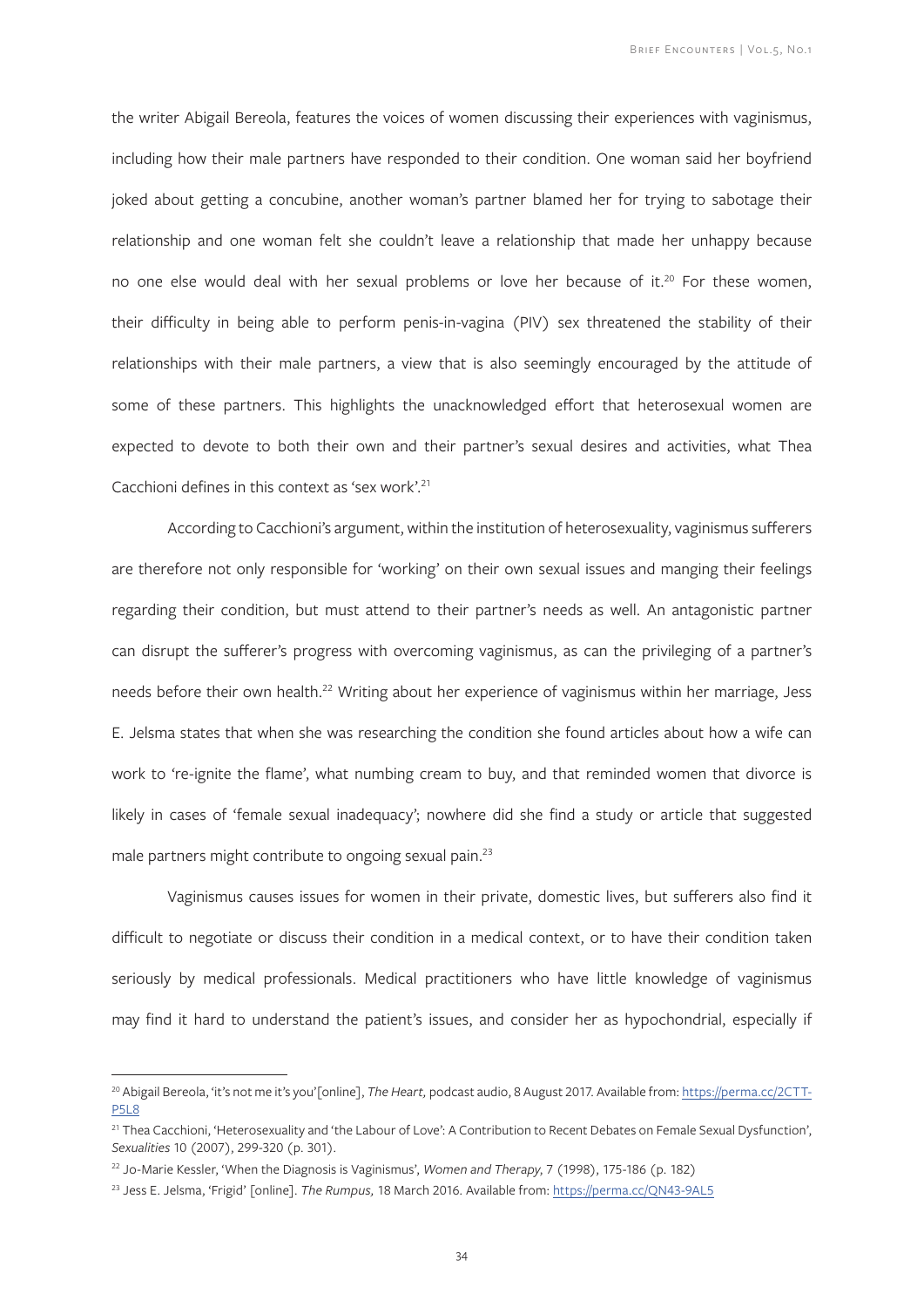an examination proves that everything is 'normal'.<sup>24</sup> It can take a lot of courage for a woman to see a doctor about her condition, a problem that she finds embarrassing and extremely personal. To then be told that there is no issue can be disappointing and frustrating.<sup>25</sup> If vaginismus is not diagnosed during initial appointments, then practitioners may offer more general advice and reassurance on topics such as lubrication or relaxation.26 This too can be frustrating. One sufferer writing on *Mumsnet*  said that when she went to her doctor about her condition: 'they actually told me to "have a glass of wine and relax" and sent me on my way with a pack of lubricant!'27 Speaking in an article for *Mic,* a sufferer named Marla spoke of how her doctor said that: 'sex was supposed to feel nice, and that I should try to relax. That was it. That was all there was to it'.<sup>28</sup> In a qualitive study by Kat Macey and others, three women had been repeatedly tested for STIs, a process that they saw as disrespectful and unnecessary. One of these women felt that: 'It was like they were calling me a liar'.<sup>29</sup> These types of advice or misdiagnosis can not only encourage feelings of doubt about what the sufferer is experiencing, but also shame and a feeling that the issue is their fault for not being able to 'relax'. When seeking treatment for vaginismus, a woman is often told that nothing is wrong, despite knowing that she feels pain.<sup>30</sup> Her claims are contested, and her experiences are questioned, not only by those close to her, but by those who could legitimise these experiences as a medical issue. To have pain is a certainty, but to hear someone else's pain is to have doubt.<sup>31</sup>

Understanding the pain of someone else is difficult. Being outside of a sufferer's body, unable to feel what they feel, produces uncertainty and doubt about such pain. This doubt can be problematic in a medical context, where physicians may already view the voice of the patient as unreliable in

<sup>24</sup> Kessler, pp. 175-186, (p. 178).

<sup>25</sup> Kessler, pp. 175-186 (p. 178).

<sup>&</sup>lt;sup>26</sup> Kat Macey and others, 'Women's Experience of Using Vaginal Trainers (Dilators) to Treat Vaginal Penetration Difficulties Diagnosed as Vaginismus: a Qualitive Interview Study', *BMC Women's Health* 15 (2015), 1-12, p. 4

<sup>27</sup> *Mumsnet* [online], 'Vaginismus- Anyone out there??', 29 December 2016. Available from: https://perma.cc/GUP9-K9M6

<sup>28</sup> Sophie Saint Thomas, 'This Is What It's Like To Be Shamed For Having Vaginismus' [online]. *Mic,* 30 December 2015. Available from: https://perma.cc/S3SL-URTY

 $29$  Macey and others, pp. 1-12 (p. 5).

<sup>30</sup> Kessler, pp. 175-186 (p. 178).

<sup>&</sup>lt;sup>31</sup> Elaine Scarry, *The Body in Pain: The Making and Unmaking of the World, (Oxford: Oxford University Press, 1985), p. 7.*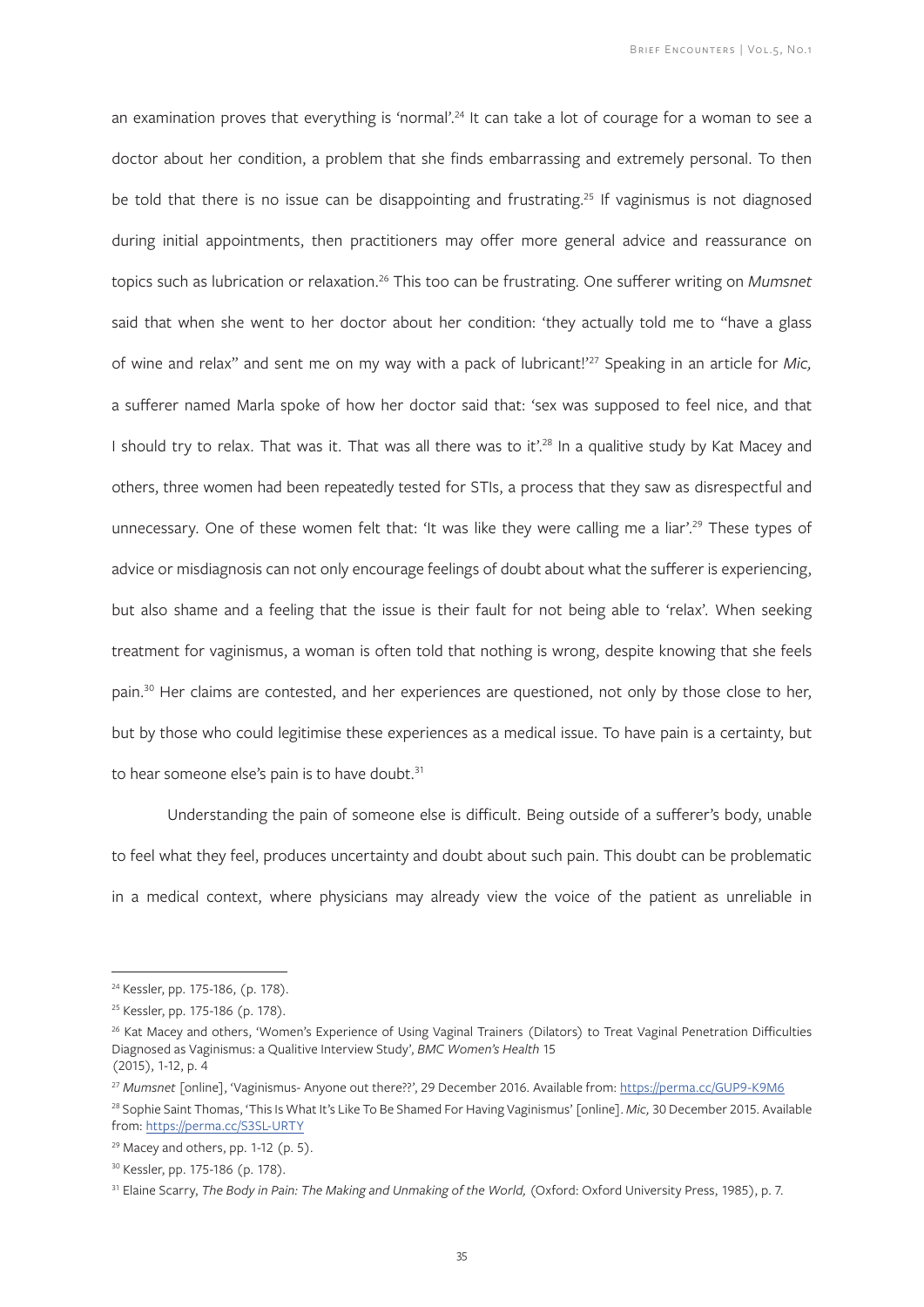relating their bodily events.<sup>32</sup> But in cases where the only external sign of pain is the patient's narrative, such as with vaginismus, then to ignore this narrative is to ignore the bodily event and ignore the pain itself.33 Using this example, Elaine Scarry highlights how intricately the validity and belief of pain is bound up with the issue of power.<sup>34</sup> Considering the historical and contemporary understandings of female bodily events and pain, and perspectives of the expression of such pain, it could be said that female pain is also bound up in issues of power. Women have often been labelled as hysterical or neurotic when expressing pain or distress, particularly if there is no tangible, pathological cause for such responses. This has certainly been the case when diagnosing vaginismus, and within its diagnostic history. For Félix Roubaud, a 19<sup>th</sup> century French physician, vaginismus represented a risk of medical failure, due to it being a condition in which a women's genitals showed no signs of disease or of a physical issue.<sup>35</sup>

The neglect surrounding the condition of vaginismus can therefore be connected to concepts of the invalidity of female pain within medical and wider societal cultures. Female pain cannot be believed as fact, and neither can the pain of vaginismus. It could be argued that vaginismus is also seen as invalid or unbelievable because of the societal connections between pain and a women's experience of sexual intercourse, or at least with her own reproductive organs. A 2001 paper titled 'The Girl Who Cried Pain', highlights how women often experience pain as part of their biological processes, such as menstruation or childbirth, and must learn to sort 'normal' biological pain out from potentially pathological pain.36 A woman's initial encounters with penetrative sex are often described as painful, or at least a woman is told to expect that they shall be. The late-thirteenth century text, *Women's Secrets,* suggests that a virginial vagina would be vulnerable to injury on first intercourse as it was tighter and more sensitive.<sup>37</sup> In more contemporary culture, tightness and pain remain the definitive characteristics of a woman's first sexual experience. Like pain associated with menstruation and other

<sup>&</sup>lt;sup>32</sup> Scarry, p. 6.

<sup>33</sup> Scarry, p. 6.

<sup>&</sup>lt;sup>34</sup> Scarry, p. 12.

<sup>&</sup>lt;sup>35</sup> Peter Cryle and Alison Moore, *Frigidity: An Intellectual History — Genders and Sexualities in History, (London: Palgrave* Macmillan, 2011), p. 77.

<sup>36</sup> Diane E. Hoffmann and Anita J. Tarzian, 'The Girl Who Cried Pain: A Bias Against Women in the Treatment of Pain', *Journal of Law, Medicine & Ethics* 29 (2001), 13-27, p. 16.

<sup>37</sup> Anke Bernau, *Virgins: A Cultural History,* (London: Granta Books, 2007), p. 7.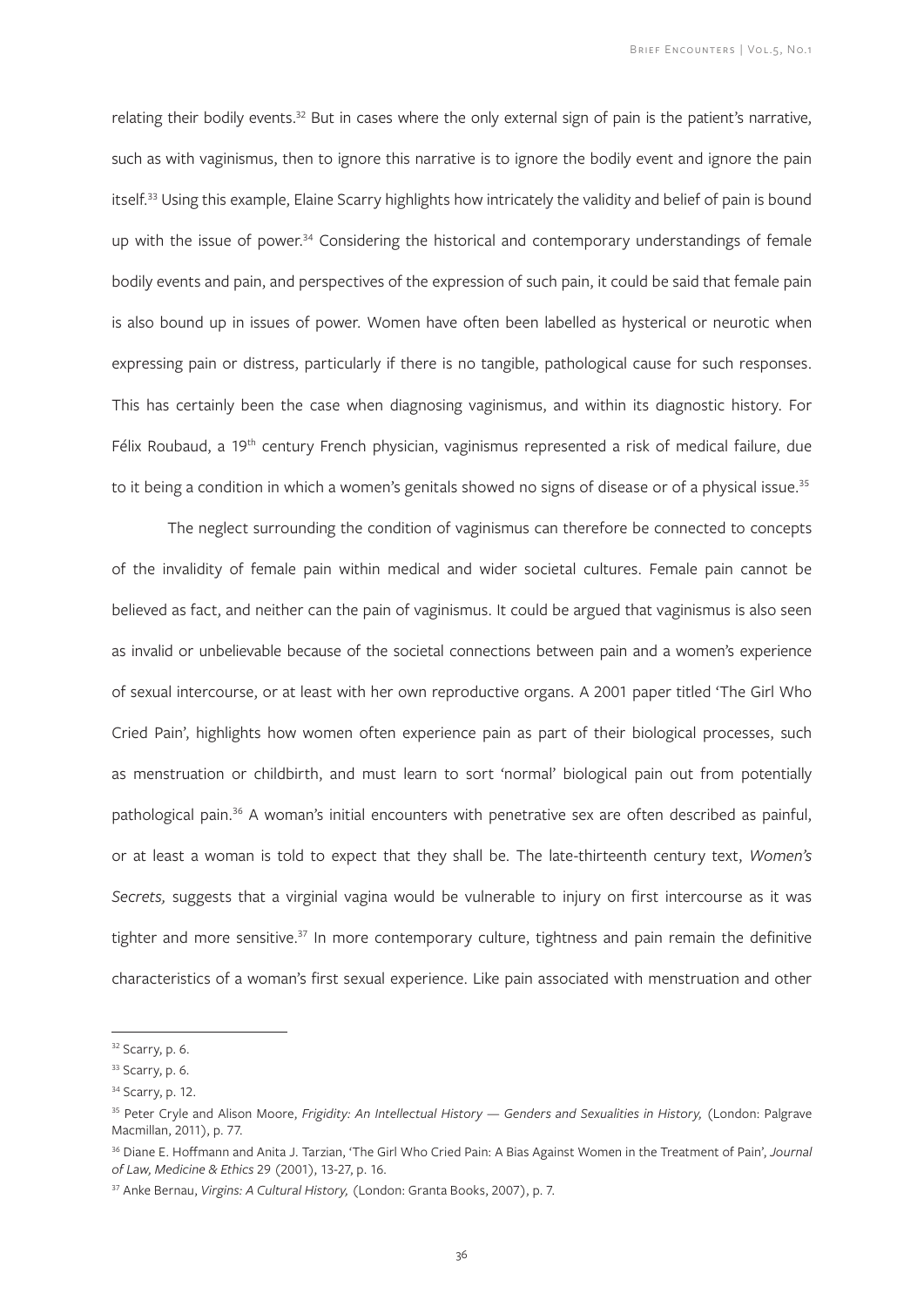processes, such sexual experiences are similarly perceived to be a normal biological pain, a natural hurt that is an essential component of intercourse, or at least initial intercourse. Indeed, psychological treatment of vaginismus partly focuses on dispelling commonly held misconceptions about sex, such as that it is supposed to hurt and that women must be coaxed into intercourse.<sup>38</sup> Perhaps then, when a woman identifies a 'normal' pain as a pathological kind of pain, such as the symptoms identified with vaginismus, that pain cannot be seen as valid. When expressing pain, as the author Leslie Jamison states, women seemingly must defend themselves from the litany of old charges: performative, pitiful, selfpitying, pity hoarding, pity mongering.<sup>39</sup>

Women and their reports of pain are often discounted by Western healthcare professionals, and there is also a certain reticence that often surrounds women's health, a hushed tone that is adopted when talking about female illness and complaints.<sup>40</sup> Even commonly and regularly experienced female events, such as menstruation, are viewed as topics that should not be discussed, or even kept secret. Writing about the material culture of tampons and sanitary towels, Rebecca Ginsburg discusses the great lengths that women and girls go to concealing their periods, developing tactics for smuggling and purchasing menstrual products, anxious that their menstruation will be not be detected, especially by men.41 If women feel as though they should conceal such an innocuous bodily event as menstruation, then it follows that other aspects of women's health are also cause for secrecy. As vaginismus is a condition that is inherently associated with the female, and so with women's health, perhaps this goes some way to explain why the condition has not been thoroughly discussed in academic, medical, and wider culture. The way in which female pain is framed by healthcare professionals is significant, as it is these professionals who play a fundamental role is defining femininity. Medical discourses shape how women see themselves, pointing to the crucial biological events of a woman's life as sources of

<sup>38</sup> Kessler, pp. 175-186 (p. 180)

<sup>39</sup> Leslie Jamison, *The Empathy Exams: Essays,* (London: Granta Books, 2015), p. 204.

<sup>40</sup> Ludmilla Jordanova, *Sexual Visions: Images of Gender in Science and Medicine Between the Eighteenth and Nineteenth Centuries,* (Madison: University of Wisconsin Press, 1993), p. 140.

<sup>41</sup> Rebecca Ginsburg, '"Don't Tell, Dear": The Material Culture of Tampons and Napkins', *Journal of Material Culture* 1 (1996), 365-375, (p. 371).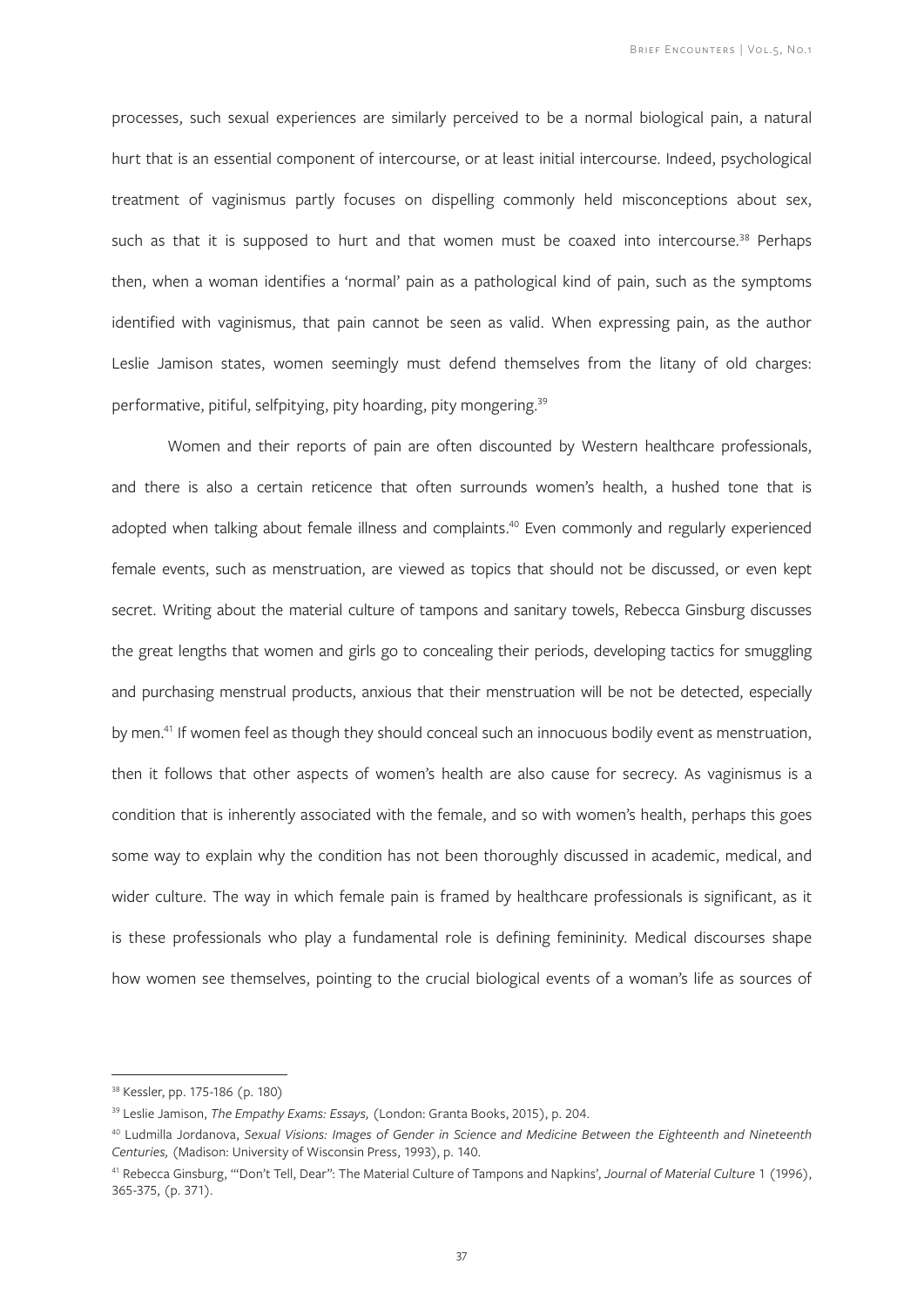selfdefinition.<sup>42</sup> If a woman has an issue achieving these events, or engaging with them in the 'correct' way, then such an issue could be more problematic than it first appears. For a vaginismus sufferer, penetrative pain may not only indicate hurt, but an inability to engage with cultural constructions of womanhood. Tampons cannot be inserted; self-insertion and self-exploration is difficult; penetration during sexual activity is impossible, and childbirth seems unimaginable. How medical culture perceives vaginismus also has wider implications that extend beyond the hospital or the GP's office. Medical culture is a system that permeates popular culture, and so its ideas and practices are something we are all familiar with, and participate in to some degree.<sup>43</sup> In other words, how medical professionals view vaginismus impacts how wider society views the condition. The medicalisation of women's bodies and bodily events has sometimes proved problematic, but in the case of vaginismus, the desire for medical recognition has been patient led. For many women with vaginismus and other sexual pain disorders, distress over their condition stems not only through the pain of it, but from months or years without a diagnosis, helpful advice or medical support.<sup>44</sup> For such women, medical recognition represents the medical and social legitimisation of experience, without which many would feel that their pain is unreal.<sup>45</sup>

In conclusion, the societal and medical neglect of vaginismus is linked to wider disbelief surrounding the validity of female pain, as well as views about what constitutes 'normal' and pathological pain. Heteronormative norms, persistent stereotypes about the nature of female desire and sexuality, and the privileging of penetrative sex in heterosexual relationships further compound feelings of inadequacy on behalf of the sufferer, as well as the scepticism surrounding vaginismus. The perception of vaginismus as a purely sexual, and indeed, heterosexual, issue has made it difficult for some women to seek and progress with treatment for this condition. In recent years, however, vaginismus has become a more recognised and talked about condition, both in private and public spheres. Vaginismus has featured in plotlines on recent television series, such as Netflix's *Unorthodox*

<sup>42</sup> Judith Bush, '"It's Just Part of Being a Woman": Cervical Screening, the Body and Femininity'*, Social Science and Medicine* 50 (2000), 429-444, (p. 430).

<sup>&</sup>lt;sup>43</sup> Emily Martin, *The Woman in the Body: A Cultural Analysis of Reproduction. (Boston: Beacon Press, 2001) p. 13.* 

<sup>44</sup> Farrell and Cacchioni, pp. 328-336 (p. 333).

<sup>45</sup> Farrell and Cacchioni, pp. 328-336 (p. 333).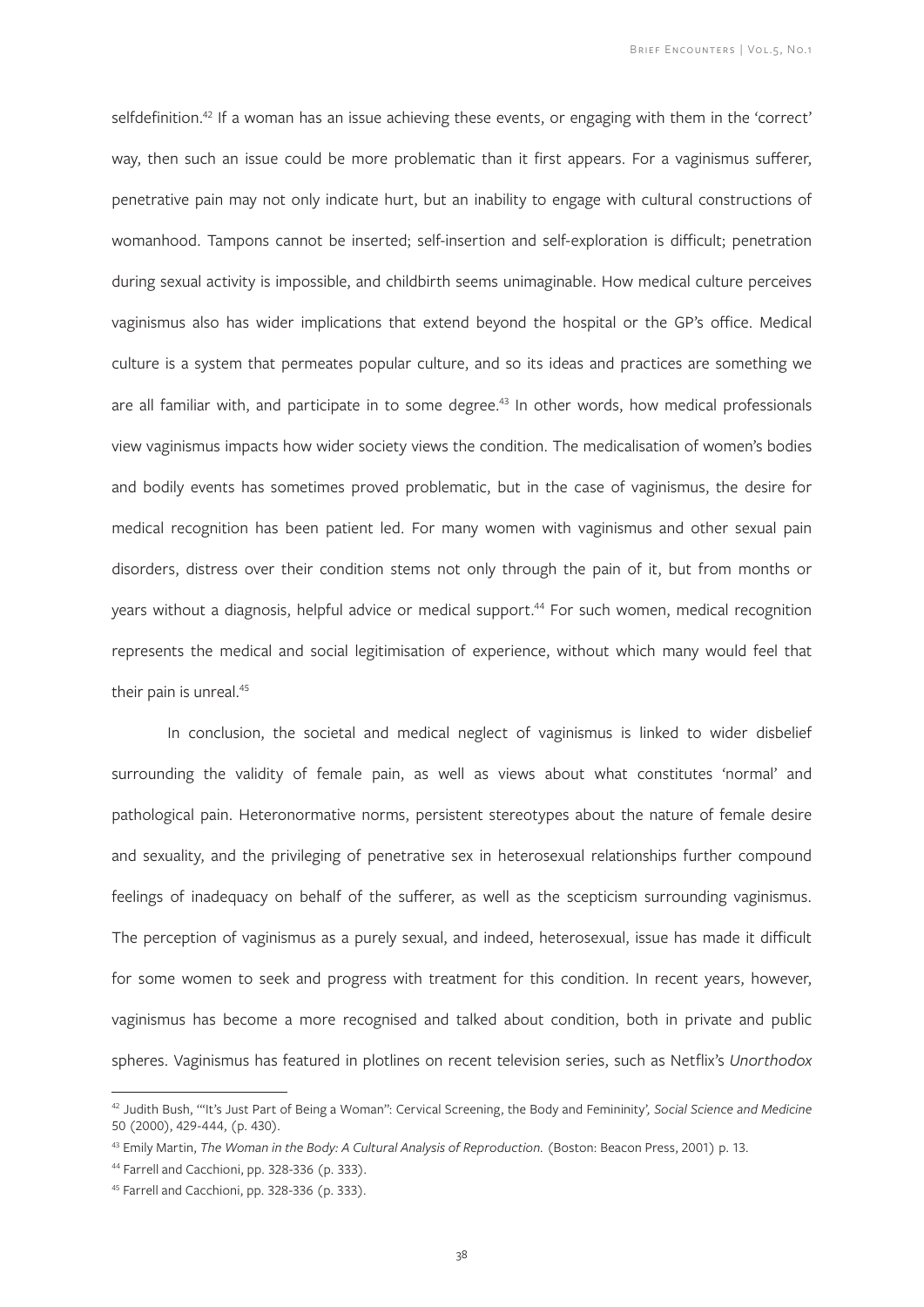and *Sex Education*, was the subject of a 2018 stage play titled *How to Skin a Cat*, and even has its own national awareness day, launched by a London sex toy shop in 2016.<sup>46</sup> The drive to establish vaginismus as a more recognised and better understood condition is being fronted largely by sufferers themselves. Both consciously and unconsciously, sexual pain organisations, self-help groups and internet forums have worked to create a network in which sufferers are able to feel less isolated because of their condition. Similarly, further discussion of the condition, as well as investigations into the treatment and guidance available, in both mainstream media and academic communities, can allow sufferers to identify their condition more easily, and to find support and treatment. These developing networks and recent wider cultural conversations have also benefitted medical professionals, allowing a better understanding of the symptoms and difficulties felt by their patients. More broadly, the topic of female pain is still a concept that invites doubt rather than credibility. The voices of female patients remain shrouded in a level of disbelief, despite the fact they are relating their experiences of their own bodies, their own pain, which is a major hindrance to how vaginismus and other sexual pain disorders are perceived by both the medical establishment and wider society. It is important to examine and question the power structures surrounding the articulation of female pain, lest the expression of such feelings continue to be framed as invalid.

<sup>&</sup>lt;sup>46</sup> Hot Octopuss [online]. 'Vaginismus Awareness Day — 15<sup>th</sup> September', 8 September 2016. Available from: https://perma. cc/HL8Z-MHAL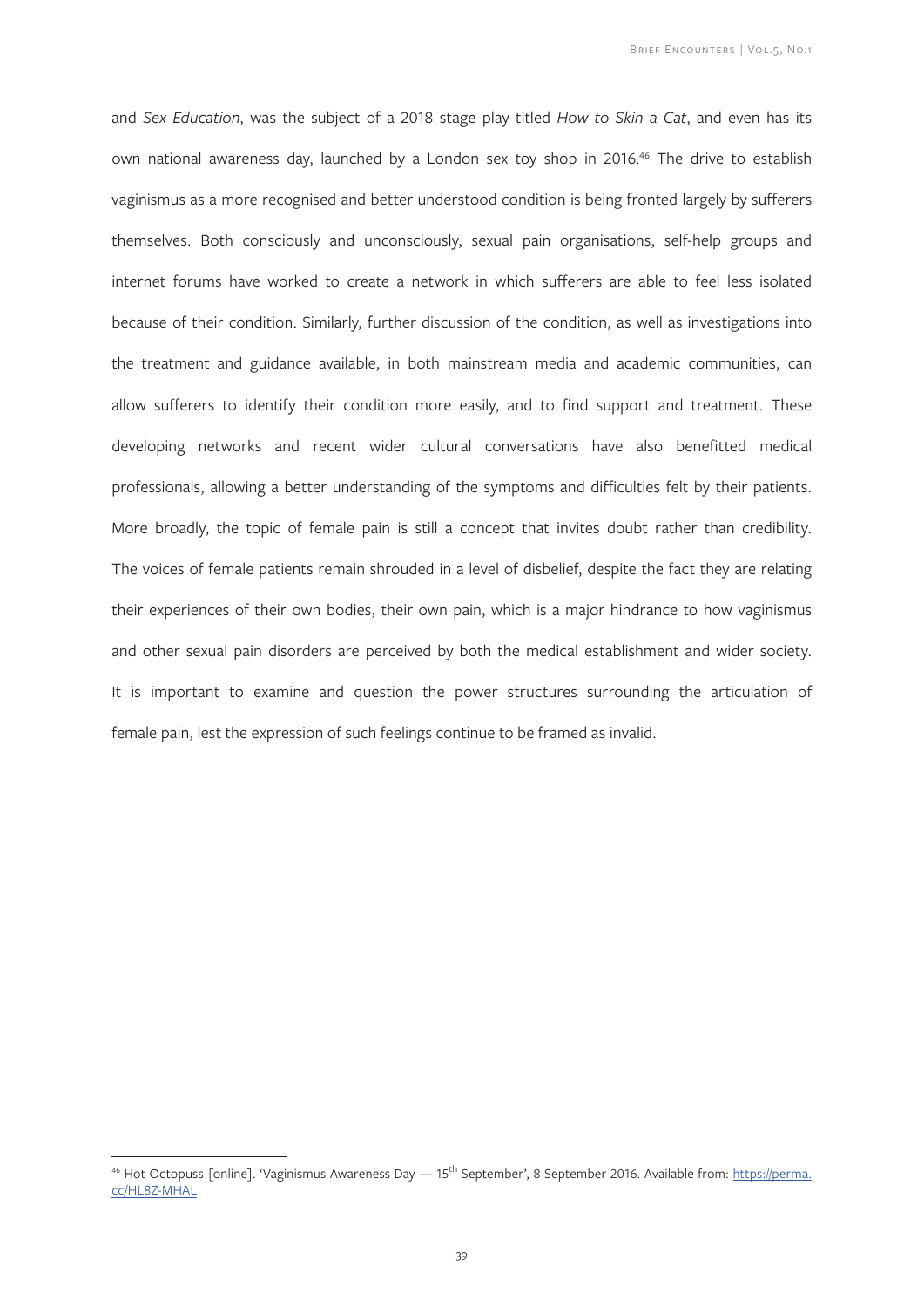### **Bibliography**

Bernau, Anke, Virgins: A Cultural History. London: Granta Books, 2007.

- Bereola, Abigail, 'it's not me it's you' [online]. *The Heart*. Podcast audio. 8 August 2017. Available from: https://perma.cc/2CTT-P5L8.
- Bush, Judith, '"It's Just Part of Being a Woman": Cervical Screening, the Body and Femininity', *Social Science and Medicine* 50 (2000), 429-444.
- Cacchioni, Thea, 'Heterosexuality and 'the Labour of Love': A Contribution to Recent Debates on Female Sexual Dysfunction', *Sexualities,* 10 (2007), 299-320.
- Cotter, Faith, 'When Tight Becomes Too Tight: A Helpful Primer On Vaginismus', *Jezebel,* 23 January 2015. Available from: https://perma.cc/X2N5-ZQQP
- Cryle, Peter, 'Vaginismus: A Franco-American Story', *Journal of the History of Medicine and Allied Sciences* 67 (2012): 71-93.
- ———, and Alison Moore, *Frigidity: An Intellectual History Genders and Sexualities in History* (London: Palgrave Macmillan, 2011).
- Farrell, Janine and Thea Cacchioni, 'The Medicalisation of Women's Sexual Pain', *The Journal of Sex Research* 49 (2012), 328-336.
- Ginsburg, Rebecca, '"Don't Tell, Dear": The Material Culture of Tampons and Napkins', *Journal of Material Culture*, 1 (1996), 365-375.
- Herbst Lewis, Carolyn, *Prescription for Heterosexuality: Sexual Citizenship in the Cold War Era* (Chapel Hill: University of North Carolina Press, 2010).
- Hoffmann, Diane E. and Anita J. Tarzian, 'The Girl Who Cried Pain: A Bias Against Women in the Treatment of Pain', *Journal of Law, Medicine & Ethics* 29 (2001), 13-27.
- *Hot Octopuss* [online], 'Vaginismus Awareness Day 15th September', 8 September 2016. Available from: https://perma.cc/HL8Z-MHAL
- *How To Lose Your Virginity* [online], 'V-Card Diaries: Distracted Dragon "I'm offended by responses to my vaginismus, when coupled with my "virginity" and queerness."', 9 July 2014. Available from: https://perma.cc/V99S-G6LV

Jamison, Leslie, *The Empathy Exams: Essays* (London: Granta Books, 2015).

- Jeffreys, Sheila, *The Spinster and her Enemies: Feminism and Sexuality 1880-1930* (Melbourne: Spinifex Press Pty Ltd, 1997).
- Jelsma, Jess E, 'Frigid'. *The Rumpus*. 18 March 2016. Available from: https://perma.cc/QN43-9AL5
- Jordanova, Ludmilla, *Sexual Visions: Images of Gender in Science and Medicine Between the Eighteenth and Nineteenth Centuries* (Madison: University of Wisconsin Press, 1993).
- Kessler, Jo Marie, 'When the Diagnosis is Vaginismus', *Women and Therapy,* 7 (1998), 175-186.

*NHS* [online], 'Vaginismus', January 2018. Available from: https://www.nhs.uk/conditions/vaginismus/

Macey, Kat, and others, 'Women's Experience of Using Vaginal Trainers (Dilators) to Treat Vaginal